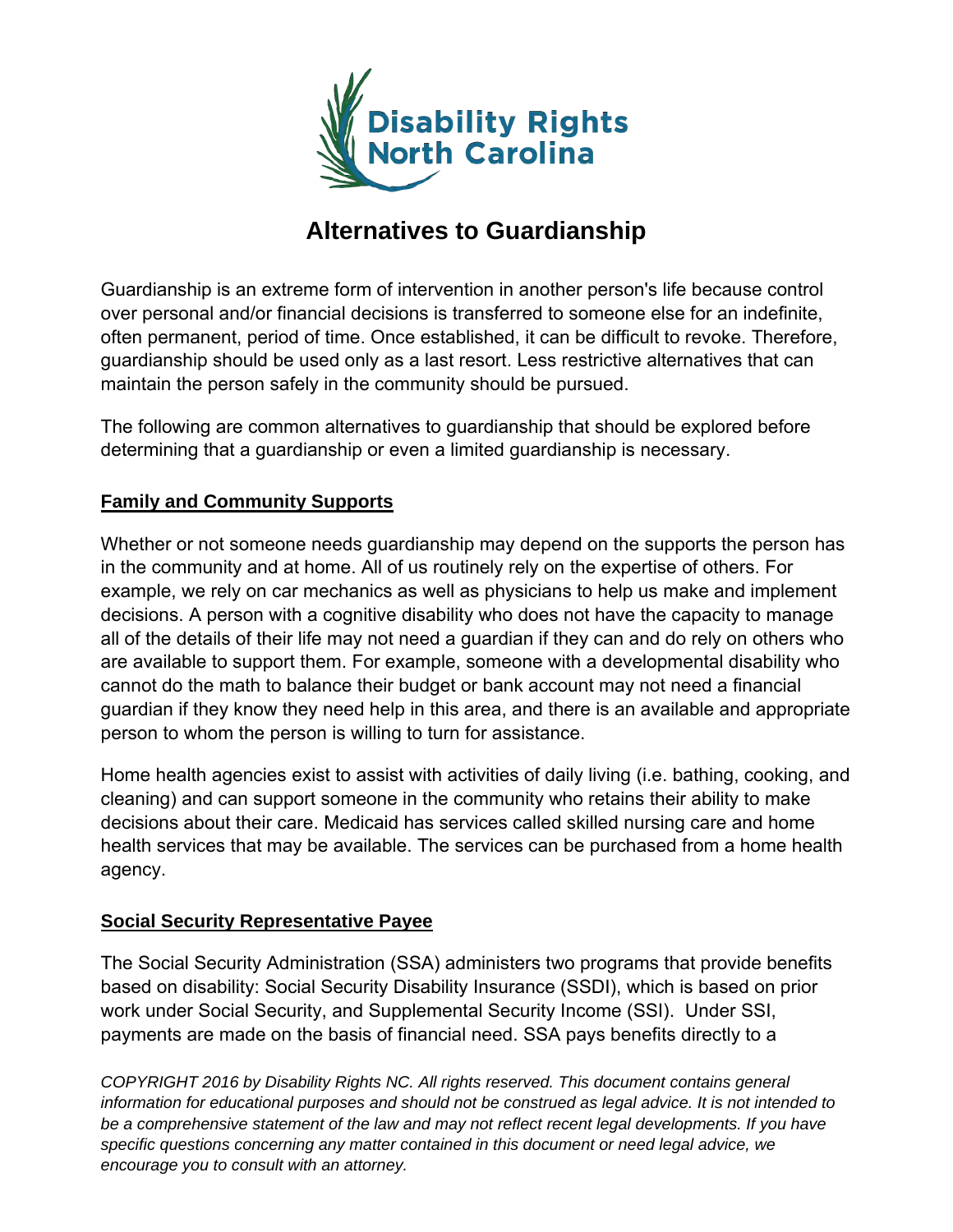beneficiary unless there is evidence that the beneficiary is not able to manage or direct the management of benefit payments in his or her best interest.

If a beneficiary is unable to manage his or her benefit payments, a Representative Payee may be appointed. A Representative Payee is a person or organization the SSA selects to receive and manage benefits on behalf of an incapable or legally incompetent beneficiary. Acceptable medical evidence of a person's inability to handle benefit payments include a signed statement from a physician, psychologist or other qualified medical practitioner who is in a position to provide a meaningful opinion of the person's ability to manage his/her funds. **An individual does not need to be declared incompetent for a Representative Payee to be appointed.** For more information, refer to the SSA website at [www.ssa.gov.](http://www.ssa.gov/)

#### **Special Needs Trust**

Special Needs Trusts are set up to benefit an individual with a physical or mental disability. The trust is administered by a trustee, who manages the assets and income of the trust. The beneficiary of the trust cannot be the trustee. The assets of the trust are for the benefit of the person with the disability; however, the person with the disability has no power or authority to manage the trust assets.

The trustee is responsible for helping the beneficiary apply for and receive benefits from available public resources, such as Supplemental Security Income (SSI), Social Security Disability Insurance (SSDI), and the appropriate state or local services for the person with a disability. The trust can be drafted so that it lasts for the beneficiary's lifetime.

With a properly drafted Special Needs Trust, the person may receive government benefits and still enjoy the funds provided for in the trust. It is essential that the trust clearly states that it may be used only to provide benefits that are above and beyond the benefits the person receives from any government agency. No part of the trust can be used to duplicate public assistance benefits of any county, state, federal, or other governmental agency, but it may be used to supplement these benefits. For example, the trust might provide the means for the person to acquire some specific medical equipment (that government benefits do not cover), to have dental work performed, to buy clothes, or to buy a house. It also can be used to supplement the government funds provided to pay for home health services.

A special needs trust has stringent legal requirements and must be drafted by an attorney.

### **Power of Attorney**

There are several different kinds of Power of Attorney **but each one must be granted by someone who is competent.** This can be done either before a person loses mental capacity or during a period in which the person has regained capacity, if only temporarily.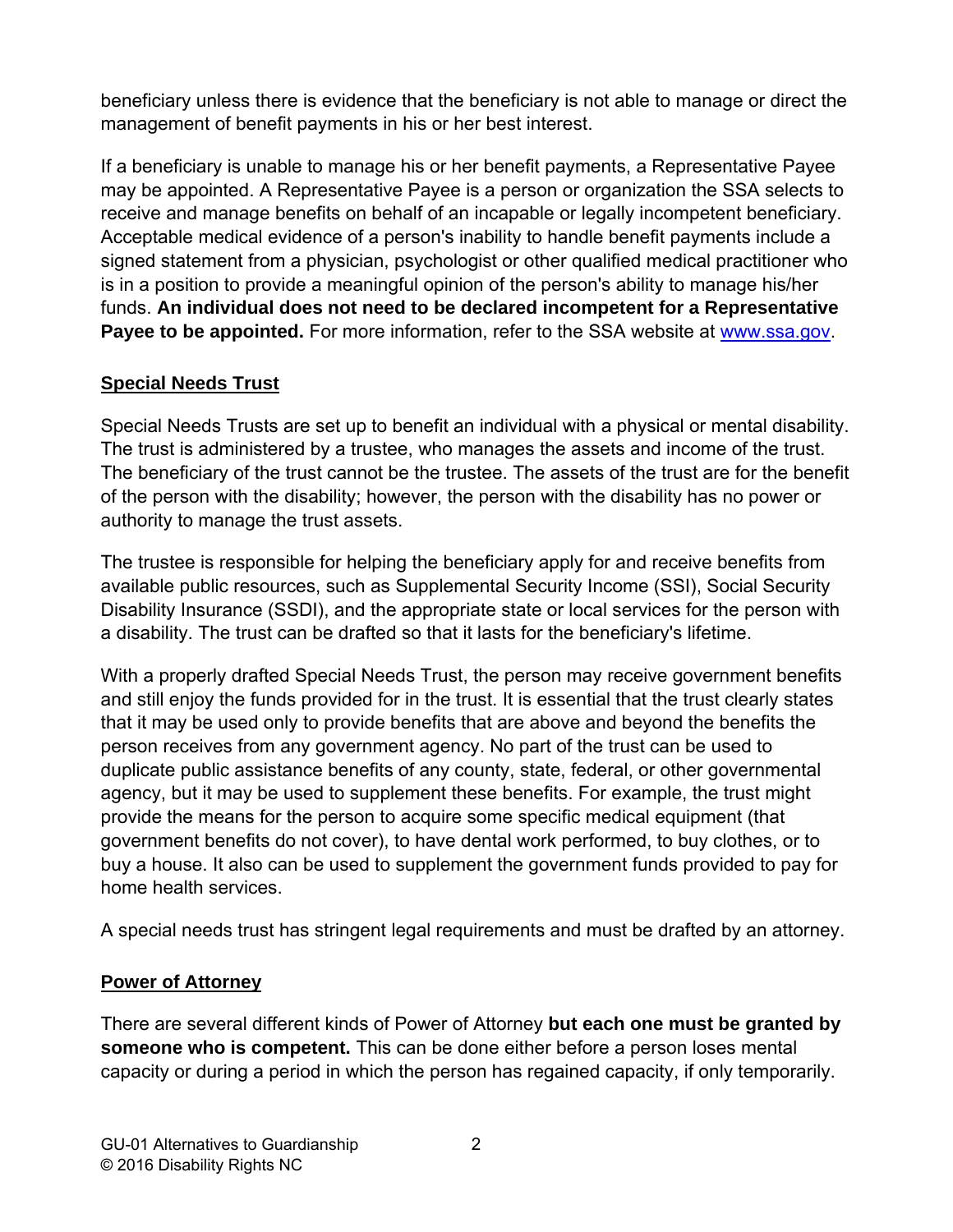In a Power of Attorney, one person gives another person (an attorney-in-fact) the legal authority to act on their behalf. The Power of Attorney either can become effective immediately or at a future time if the person becomes either temporarily or permanently unable to handle their affairs. The person decides how much or how little authority to give the attorney-in-fact. He or she may give the attorney-in-fact the authority to deal only with a specific piece of property or to do one specific act on the person's behalf. Or, the person may give the attorney-in-fact the authority to handle most of their personal and financial matters.

In a Power of Attorney document, a person may name a particular person for the Clerk to consider to be his or her guardian in case a guardianship is considered in the future. Unless there is good cause to disqualify the person named, the Clerk is directed by statute to appoint the named person as guardian. N.C. Gen. Stat. § 32A-10(b).

**Powers of Attorney and Guardianships:** If a guardian is appointed after the execution of a Power of Attorney, the attorney-in-fact is accountable to the guardian as well as to the person, and the guardian has the same power to revoke or amend the Power of Attorney that the person would have had if he or she were not mentally incompetent or incapacitated. N.C. Gen. Stat. § 32A-10(a).

There are special types of power of attorney that operate differently from a general power of attorney:

- In a Durable Power of Attorney, the Power of Attorney survives incapacity. This type of Power of Attorney becomes effective when the person becomes incapacitated or mentally incompetent. It can provide that the designated attorney-in-fact be able to sign documents and take actions on behalf of the individual with regards to almost everything: real property transactions; personal property transactions; bond, share, stock, securities and commodity transactions; banking transactions; safe deposits; business operating transactions; insurance transactions; estate transactions; personal relationships and affairs; social security and unemployment; benefits from military service; tax matters; employment of agents; and gifts. N.C. Gen. Stat. § 32A-8.
- A Springing Power of Attorney empowers the designated person to use the Power of Attorney upon a specific event (usually the person's incapacity) and generally requires certification (e.g., a doctor's affidavit) that the event has taken place.

**TIP**: When a Petition for Incompetency is filed, the guardian *ad litem* and the Clerk of Court should inquire if there are Powers of Attorney already in place. If so, they should evaluate whether such measures are adequate protection for the person such that guardianship is not necessary. The guardian *ad litem* should investigate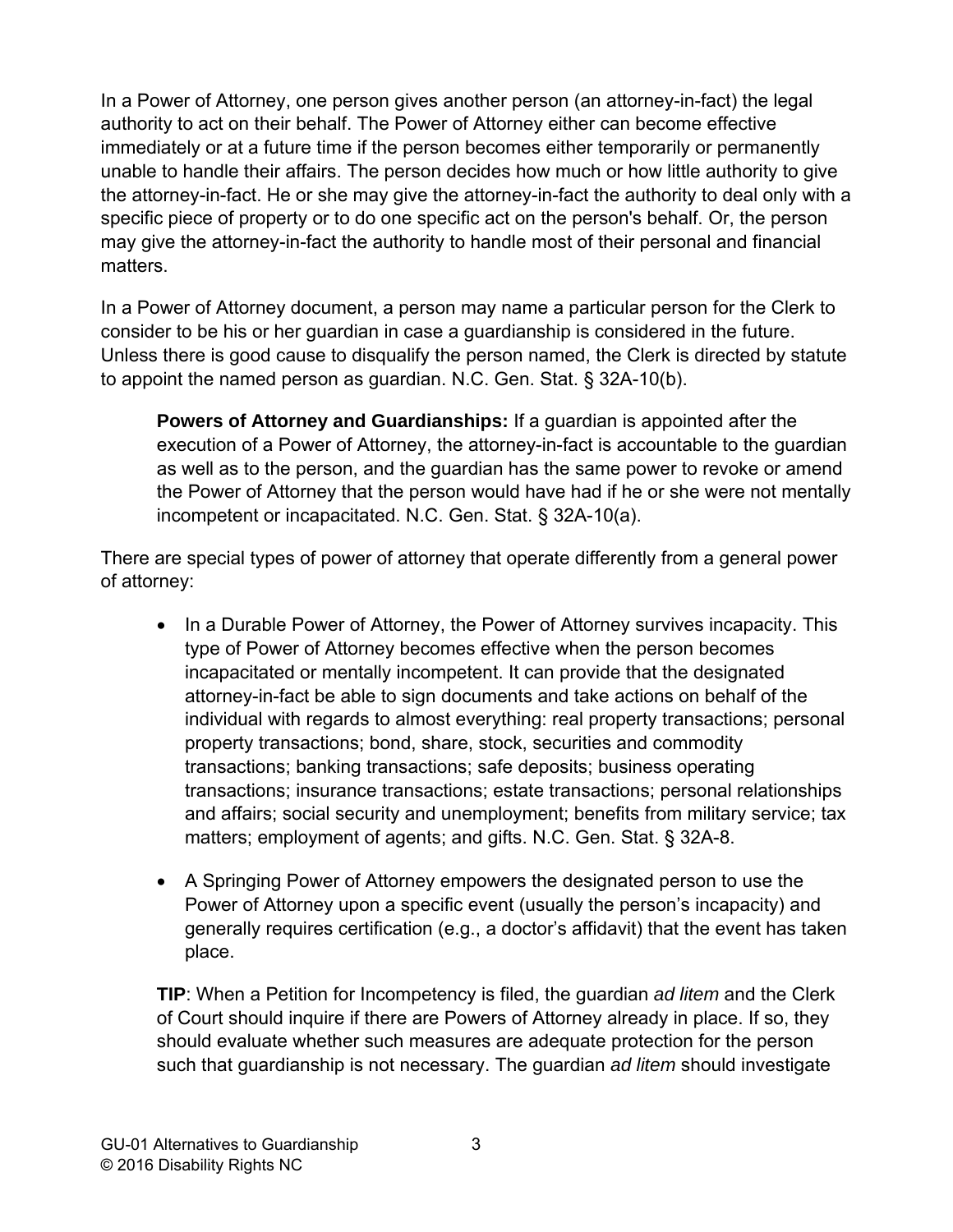how these tools are being used on the person's behalf to ensure that the person's finances are being handled appropriately.

## **Advance Health Care Directives**

All individuals have the right to control decisions about their medical care. To make these decisions, a person must be competent and able to communicate. If a person is not competent or cannot communicate, someone else must make these decisions. Advance directives allow an individual to have some control over who is making decisions about their health care should they become incompetent.

North Carolina recognizes three forms of advance directives, which allow an individual to make certain medical decisions in advance. First, an individual may have a living will that allows him or her to authorize the withholding or withdrawal of extraordinary medical treatment and feeding tubes under specified conditions. N.C. Gen. Stat. § 90-321. Second, an individual may have a general health care power of attorney that allows them to appoint a health care agent to make health care decisions when they cannot make them for themselves. N.C. Gen. Stat. § 32A-16(3). Third, an individual may have an advance directive that covers mental health care. This is called an *Advance Instruction for Mental Health Treatment* (AIMHT). N.C. Gen. Stat. §§ 32A-16(7), 122C-72(1).

 **Health Care Power of Attorney:** A valid Health Care Power of Attorney document must have the individual's notarized signature and two qualified witnesses. The health care agent may be given the same power and authority as the individual to make medical decisions on his or her behalf. This includes the power to consent to a doctor giving, withholding or stopping any medical treatment, service or diagnostic procedure, including life-sustaining procedures. N.C. Gen. Stat. § 32A-19.

*Health Care Powers of Attorney and Guardianships*: Even if a guardian is appointed, the Health Care Power of Attorney still takes precedence in granting the authority to act as an individual's health care agent. Only an Order of the Clerk of Court can suspend the Health Care Power of Attorney in favor of the guardian. N.C. Gen. Stat. § 35A-1241(a)(3).

 **Advance Instruction for Mental Health Treatment:** An advance instruction for mental health treatment allows an individual to give instructions and preferences regarding mental health treatment. It allows an individual to appoint an agent to make these decisions for them when they are incapable of making the decision themselves. To be valid, this advance instruction must be signed by two qualified witnesses, personally known to you, who are present when you sign or acknowledge your signature. It must also be acknowledged before a notary public. The form is provided in the North Carolina statutes. N.C. Gen. Stat. § 122C-77.